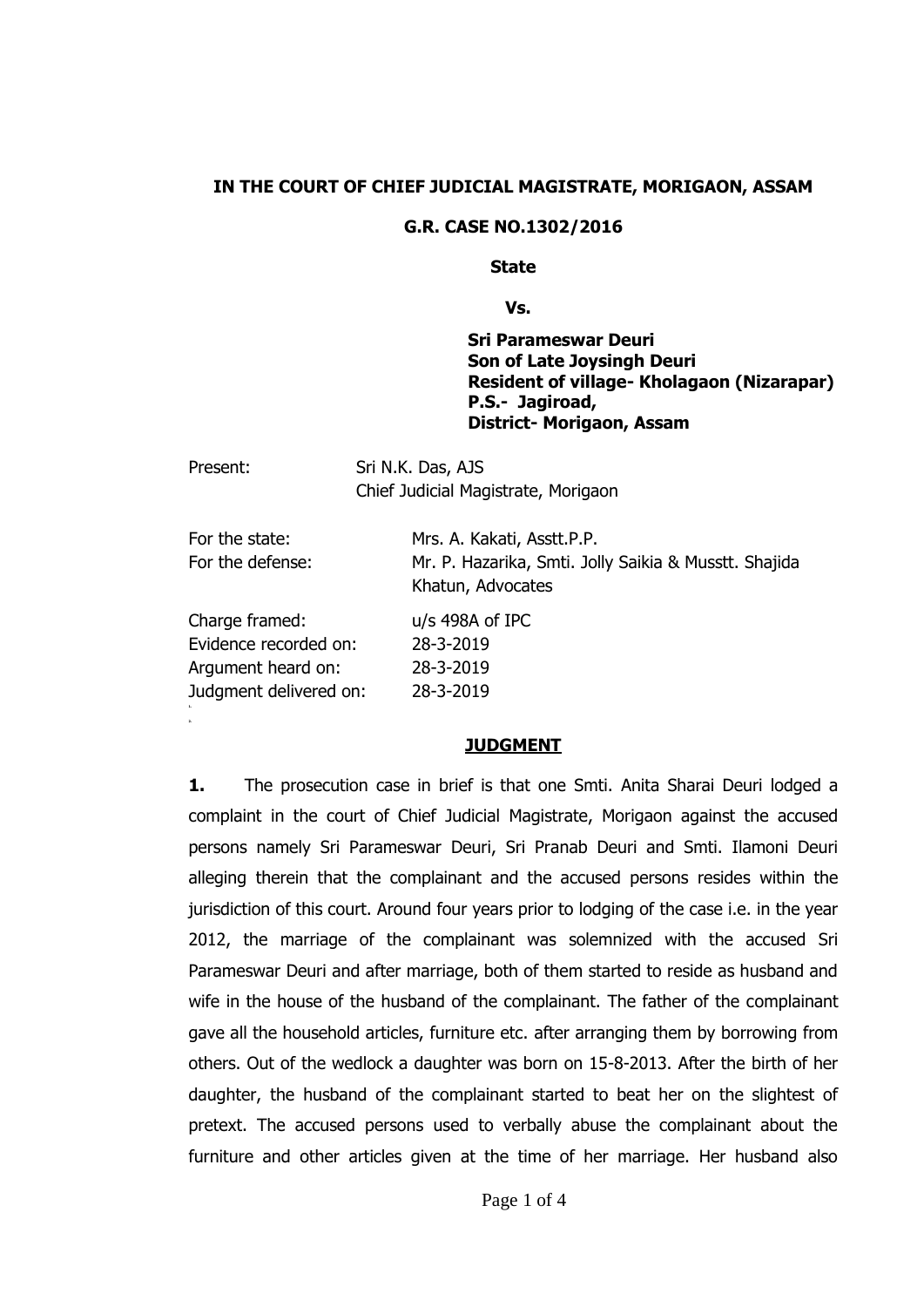demanded Rs.50,000/- from the complainant and coerced her to bring the same from her parents. On her failure to bring the said amount from her parents, her husband, after consuming liquor, used to harass her physically and mentally on day and night. On some occasions, the complainant was confined within a room without food. The complainant went on tolerating such harassments considering the future of her conjugal life as well as her daughter. On 29-5-2016, at about 10.00 a.m. in connection with her failure to meet the demand of Rs.50,000/-, the accused persons abused her with obscene language, beat her and drove her out of the matrimonial house after keeping her three year old daughter. At that time the accused persons threatened her that if she ever returns to the matrimonial house or if she ever demands her daughter, she would be killed. Having no other alternative, the complainant returned to the house of her parents.

**2.** The said complaint was forwarded to the Officer-in-Charge of Jagiroad police station, as per prayer of the complainant, for registration, for investigation and submission of report under section 173 CrPC. Accordingly, the complaint was received in the Jagiroad police station on 3-6-2016 and a Jagiroad police station case No.254/2016 under sections 498A/403/34 of IPC was registered and one sub inspector of police Sri Ramen Bordoloi was assigned to investigate the case. On completion of investigation police submitted charge sheet against the accused Sri Parameswar Deuri under section 498A IPC.

**3.** On appearance before court copies of all relevant documents were furnished to the accused person under section 207 CrPC. After hearing both sides, after perusing case record and on prima facie materials of offence under section 498A IPC being found against the above mentioned accused person, formal charge under section 498A IPC was framed, which was read over and explained to the accused person to which he pleaded not guilty and claimed to be tried.

**4.** Prosecution in support of its case examined 1 (one) witness namely Smti. Anita Sharai Deuri, as PW-1, who is the informant cum alleged victim of the case. The ejahar is exhibited as exhibit-1 and the signatures of the informant are proved as exhibit-1(1) and exhibit-1(2). Examination of the accused person under section 313 CrPC was dispensed with for lack of incriminating materials. Defense side refused to adduce any evidence.

Page 2 of 4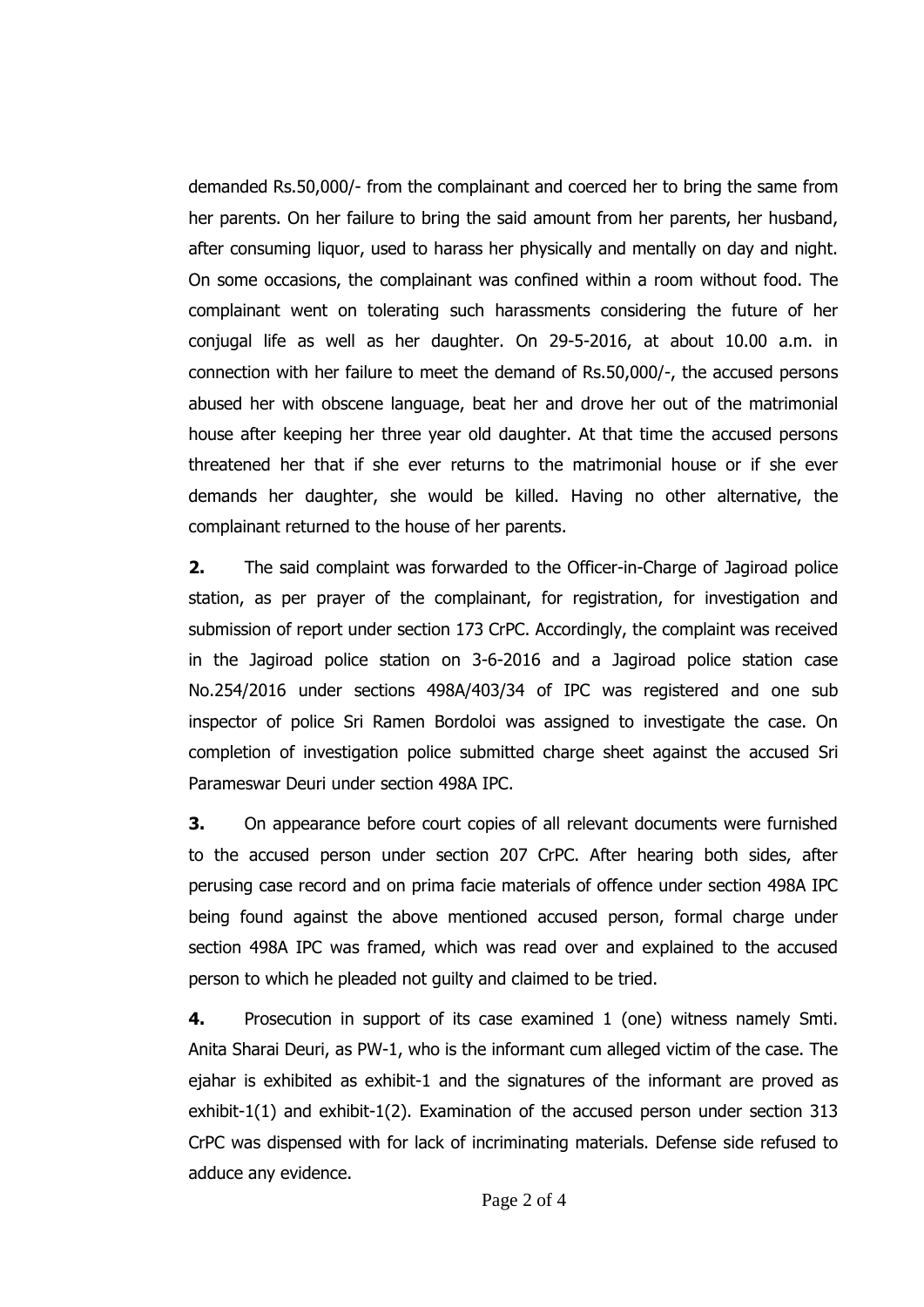**5.** I have heard the argument of both sides, perused the case record and considered the same. The sole point for determination is as under:

i. Whether the accused person, being the husband of Smti. Anita Sharai, on or about 29-5-2016, at about 10.00 a.m., also on other dates and time, at village Kholagaon, under Jagiroad police station of Morigaon district, subjected her to cruelty by a willful conduct which was of such a nature as is likely to drive her to commit suicide or to cause grave injury or danger to life, limb or health (whether mental or physical) of the said woman; or harassed her with a view to coercing her or any person related to her to meet any unlawful demand for any property or valuable security or is on account of failure by her or by any person related to her to meet such demand and thereby committed and offence punishable under section 498A of IPC?

## **Discussion of evidence, decision and reasons therefor**:

**6.** The informant cum alleged victim in her deposition as PW-1 has not supported her own case and did not implicate the accused with the offence charged. She deposed that the matter has already been amicably settled between them at the intervention of their family members and the local villagers. The witness has further stated that at present she has been living with her husband i.e. the accused and she no longer wants to proceed with the case. According to her, the case was filed due to misunderstanding.

**7.** It is seen that there is absolutely nothing in the evidence of the witness against the accused person to implicate him with the alleged offence. The key witness who is the informant cum alleged victim of the case did not implicate the accused person with the alleged offence. There is no mention of any torture or harassment in the evidence of the witness. In view of the deposition of the witness, the prosecution side did not proceed further to summon and examine the remaining witnesses as their evidence is not likely to improve the prosecution case and closed the prosecution evidence and perhaps rightly so.

**8.** For the aforesaid reasons and discussion the sole point for determination is answered in the negative.